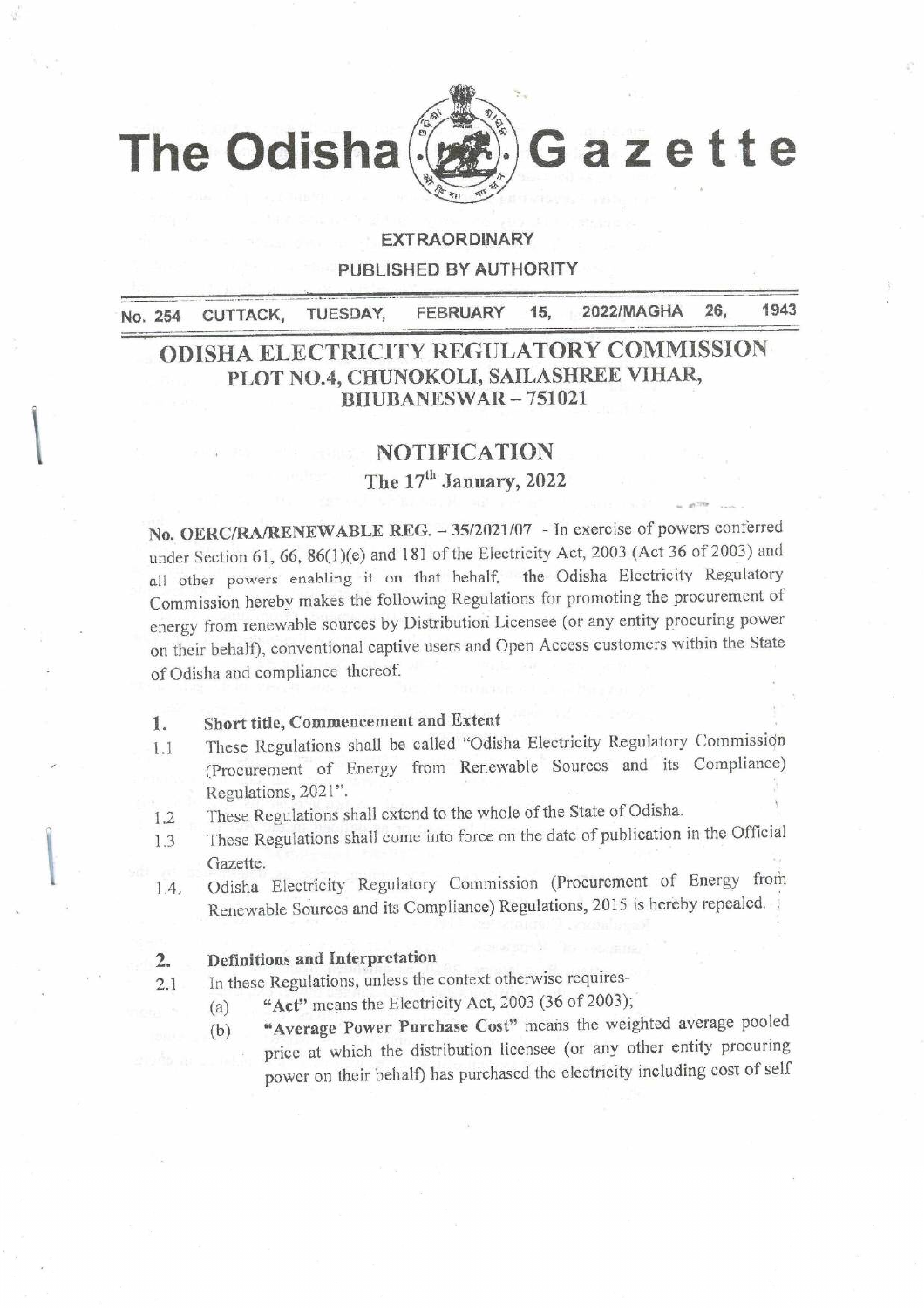generation, if any, in the previous year from all the energy suppliers longterm and short-term, but excluding those based on Renewable Energy Sources, as the case may be;

- (c) **Captive Generating Plant**" means a power plant set up by any person to generate electricity primarily for his own use and includes a power plant set up by any co-operative society or association of persons for generating electricity primarily for use of members of such co-operative society or association as per Electricity Rules notified by Central Government;
- (d) **Central Agency** means the agency as may be designated by the Central Commission from time to time under the CERC (Terms and Conditions for recognition and issuance of Renewable Energy Certificate for Renewable Energy Generation) Regulations, 2010 as amended from time to time;
- (e) **"Central Commission"** means the Central Electricity Regulatory Commission referred to in sub-section (1) of section 76 of the Act;
- (f) **"Certificate"** means the Renewable Energy Certificate (or "REC") issued by the Central Agency in accordance with the procedures prescribed by it and under the provisions specified in the Central Electricity Regulatory Commission (Terms and Conditions for recognition and issuance of Renewable Energy Certificate for Renewable Energy Generation) Regulations, 2010 as amended from time to time;
- (g) **"Commission"** means the Odisha Electricity Regulatory Commission referred to in sub-section (1) of the Section 82 of the Act;
- (h) **Conventional Generating Plant**" means any power plant generating electricity by using sources other than Renewable Energy Sources mentioned in these Regulations;
- (i) **"Distribution Licensee"** means a person granted license under Section 14 of the Act authorizing him to operate and maintain a distribution system and to supply electricity to the consumers in his area of supply, and includes a deemed licensee or as defined in the Act from time to time;
- (j) **Forbearance Price**" means the ceiling price as determined by the Central Commission in accordance with the Central Electricity Regulatory Commission (Terms and Conditions for Recognition and Issuance of Renewable Energy Certificate for Renewable Energy Generation) Regulations, 2010, as amended from time to time, within which only the Certificates can be dealt in the power exchange;
- (k) **Hybrid Sources**" A hybrid energy sources means two or more Renewable Energy Sources as approved by MNRE used together to provide increased system efficiency as well as greater balance in energy supply.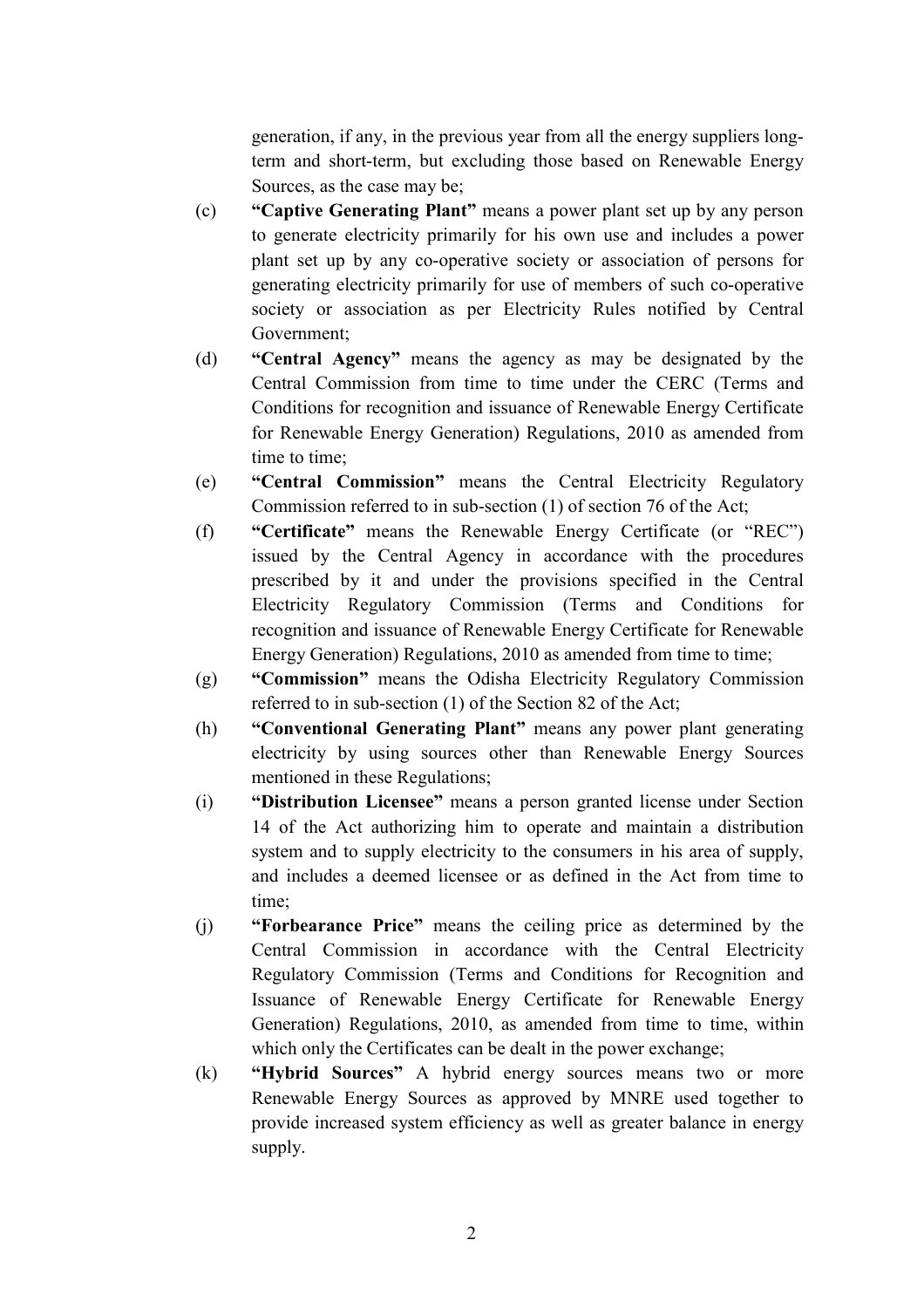- (1) **Inter-connection point**" shall mean the interface point of renewable energy generating facility with the transmission system or distribution system, as the case may be:
	- (i) in relation to wind energy projects, Solar Photovoltaic Projects and hybrid projects, inter-connection point shall be line isolator of the outgoing feeder on HV side of the pooling sub-station; and the Pooling Sub-station shall mean the sub-station at project site of the wind farm or Solar Photovoltaic Power plant, as the case may be, and shall constitute step-up transformer and associated switchgear, and to the LV side of which, multiple (more than one) generating unit(s) (i.e. wind turbine generators or solar PV modules/ arrays/ inverter units) are connected.
	- (ii) in relation to small hydro power, biomass power, Bio-fuel based co-generation power projects, solar thermal power projects and Municipal Solid Waste based projects the inter-connection point shall be line isolator of outgoing feeder on HV side of the generator transformer;
	- (iii) Provided that in relation to Renewable Energy Sources having installed capacity of less than 1 MW the interconnection point shall be the nearest distribution system as agreed by the Licensee.
- (m) **"Mini-Grid Operator (MGO)"** means Mini-Grid Operator as defined in OERC (Mini-Grid Renewable Energy Generation and Supply) Regulations, 2019.
- (n) **"MNRE"** means the Ministry of New and Renewable Energy, Government of India;
- (o) **Wew Large Hydro Project**" shall be large hydro including pump storage projects commissioned in India having capacity of more than 25 MW which come into commercial operation after  $8<sup>th</sup>$  March 2019.
- (p) **When Solar Sources**" means Renewable Energy Sources other than Solar energy sources;
- (q) **"Obligated Entity"** means the entity mandated under clause (e) of subsection (1) of section 86 of the Act to fulfill the renewable purchase obligation and any other entities identified under clause 3.1 of these Regulations;
- (r) **Power Exchange**" means any exchange operating as power exchange for electricity in terms of the orders issued by the Central Commission;
- (s) **Renewable Energy Sources**" means renewable sources such as Mini Hydro, Micro Hydro, Small hydro, Wind, Solar, Biomass, Bio fuel cogeneration (such as Bagasse based Co generation), generation from exothermic heat, Urban or Municipal Waste based generation, power generated from co-firing of biomass in coal based thermal power plants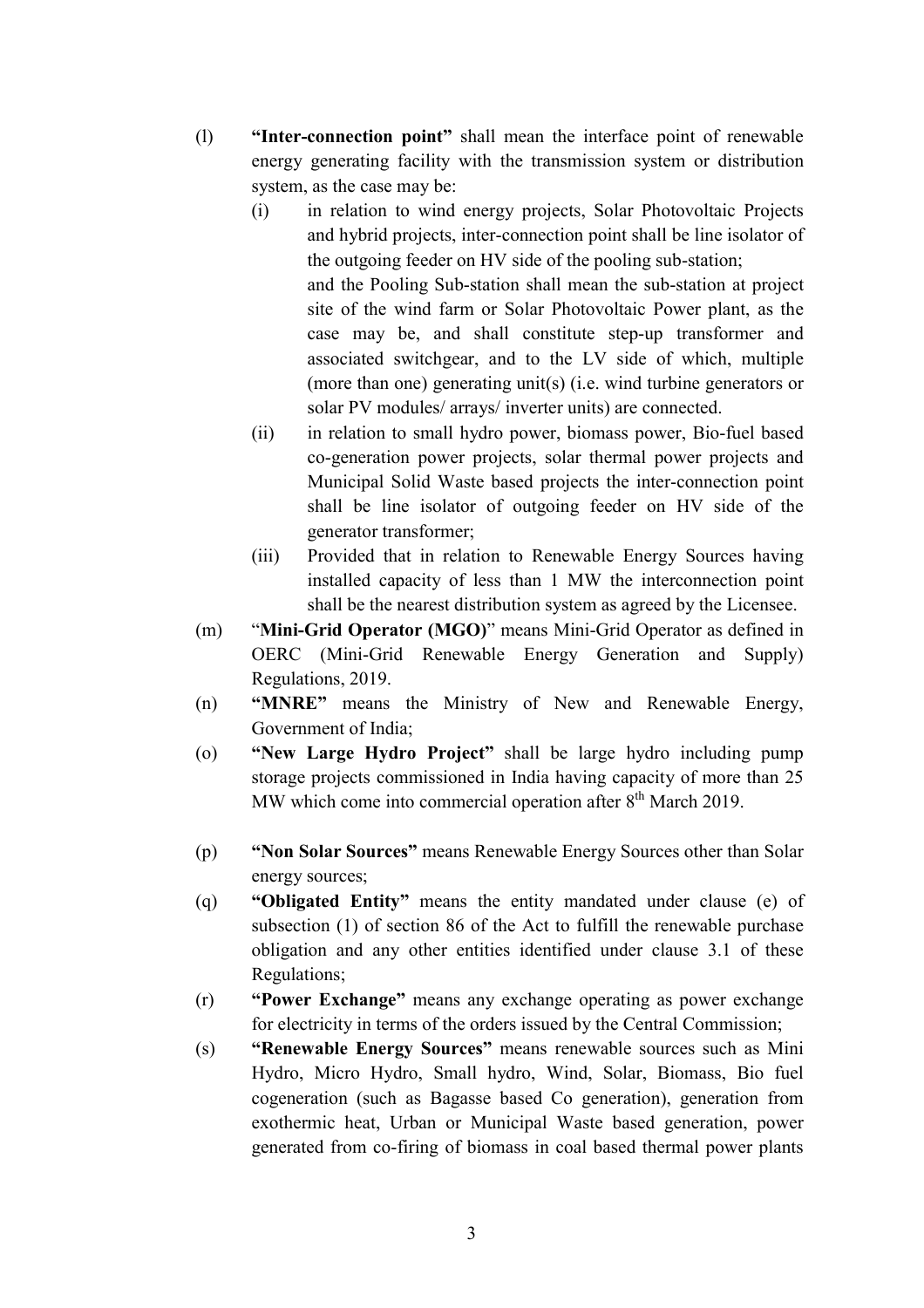and such other sources as recognized or approved by MNRE;

- (t) **Renewable Purchase Obligation (RPO)**" means the requirement specified through these Regulations by the Commission under Clause (e) of sub-section (1) of section 86 of the Act or by way of orders from time to time for the obligated entity to purchase electricity from Renewable Energy Sources;
- (u) **State Agency**" means the agency in the State of Odisha to be designated by the Commission to act as the agency for accreditation and recommending the Renewable Energy Projects for registration and to undertake functions under these regulations;
- (v) **"Year"** means a financial year.
- 2.2 Words and expressions used in these Regulations and not defined but defined in the Act or the Regulations issued by the Central Commission or any other regulations issued by the Commission shall have the same meaning assigned to them respectively in the Act or such Regulations issued by the Central Commission or by the Commission.
- 2.3 All proceedings under these Regulations shall be governed by the OERC (Conduct of Business) Regulations, 2004 as amended from time to time.

# **3. Scope of Regulations and Extent of their Application**

- 3.1 These Regulations shall apply to all "Obligated Entities" in the State of Odisha. The Obligated Entities include:
	- (a) Distribution licensee (or any other entity procuring power on their behalf).
	- (b) Any person who owns Captive Generating Plant including co-generation plants based on conventional fossil fuel with installed capacity of 1 MW & above, and consumes electricity generated from such Plant for his own use shall be subject to RPO to the extent of a percentage of his consumption met through such fossil fuel-based captive source.
	- (c) Any person who consumes electricity procured from conventional fossil fuel-based generation through Open Access and third party sale shall be subject to RPO to the extent of a percentage of his consumption met through such fossil fuel-based source;

Provided that the State Commission may, by order, modify/revise the minimum capacity referred above from time to time.

# **4. Purchase Obligation from Renewable Sources**

4.1 Every "Obligated Entity" shall meet its RPO target from its own Renewable Sources or procurement of power from other developers of Renewable Energy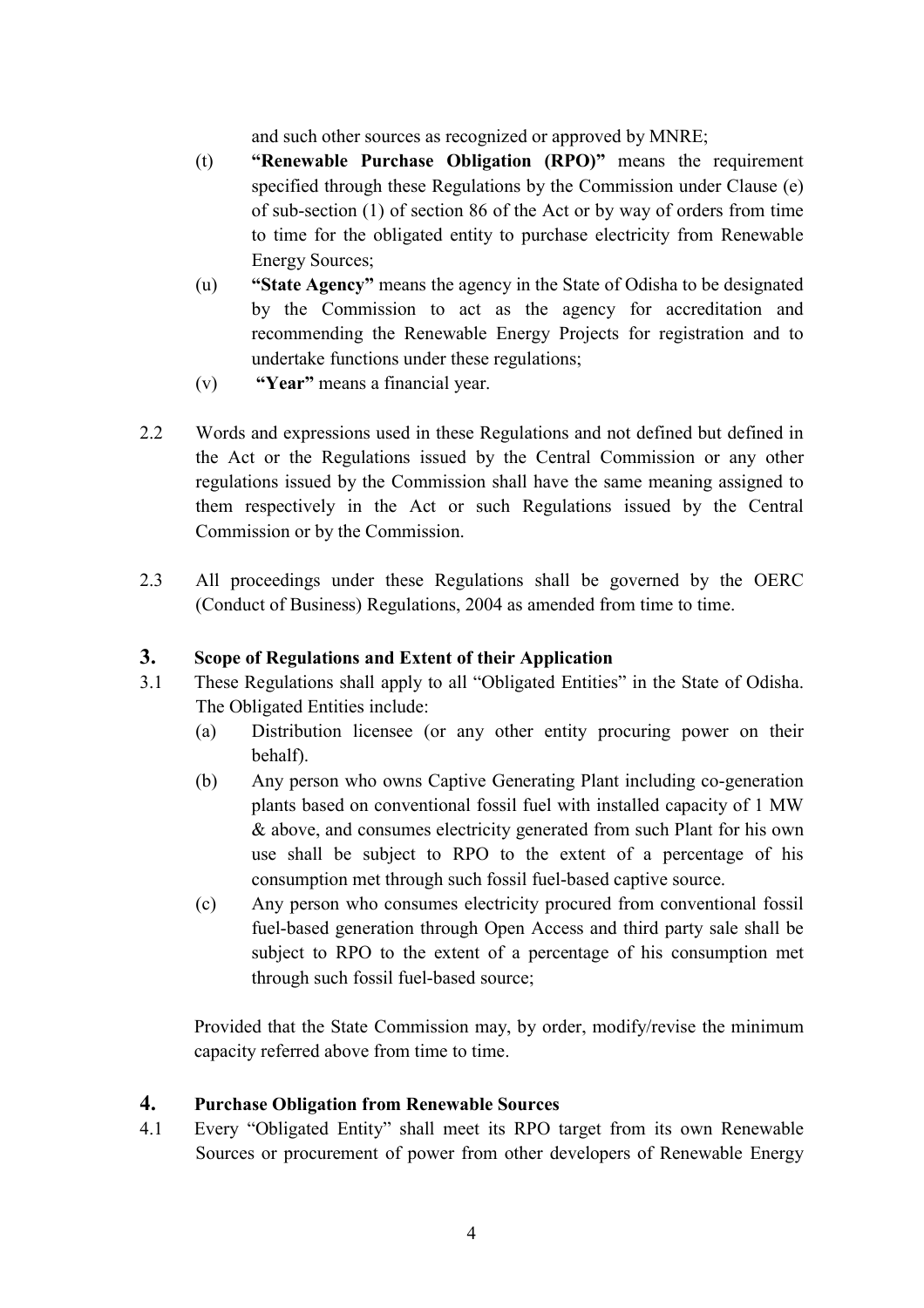Sources or by purchase of Renewable Energy from other licensee or eligible renewable power from exchanges or by way of purchase of Renewable Energy Certificates (RECs):

Provided that such renewable sources shall have suitable metering and communication arrangement with Odisha State Load Despatch Centre/Distribution Licensee of the State of Odisha.

Provided further that generation from off-grid RE sources set up by Distribution Licensee/ Mini-Grid Operator (MGO)/ State Agency having installed capacity of 10 kWp/ 10 kW and above, shall be considered as generation from eligible RE sources only if suitable metering and communication arrangement exists and Distribution Licensee/ MGO communicate details of such generation on monthly basis to State Agency.

Provided further that the power generated from co-firing of biomass in coal based thermal power plants shall be treated as renewable energy and shall be eligible for meeting non-solar Renewable Purchase Obligation (RPO) limited to the quantum of electricity generated from biomass in biomass co-fired coal based thermal power plants. The guideline/ methodology prescribed by CERC from time to time shall be followed for estimation of electricity generated from biomass in biomass co-fired coal based thermal power plants. Such estimation of electricity shall be done by the State Agency.

Provided that the quantum of electricity generated by the consumer of a distribution licensee, from the Roof-top Solar PV system irrespective of net metering or gross metering arrangements shall, if such consumer is not obligated entity, qualify towards meeting the Solar RPO of the distribution licensee or any other entity procuring power on its behalf, as the case may be.

Provided further that procurement of Renewable Energy Certificates (REC) issued for Renewable Energy Generation outside as well as within the State of Odisha shall be considered as an eligible instrument for the purpose of RPO compliance by Obligated Entities.

Provided further that large hydropower projects including pumped storage projects having capacity of more than 25 MW (LHPs) which came into commercial operation after 08.03.2019 will be considered as renewable energy source.

4.2 The Commission hereby specifies the Hydropower Purchase Obligation (HPO) along with Solar RPO and Other Non-Solar RPO. Every Obligated Entity shall at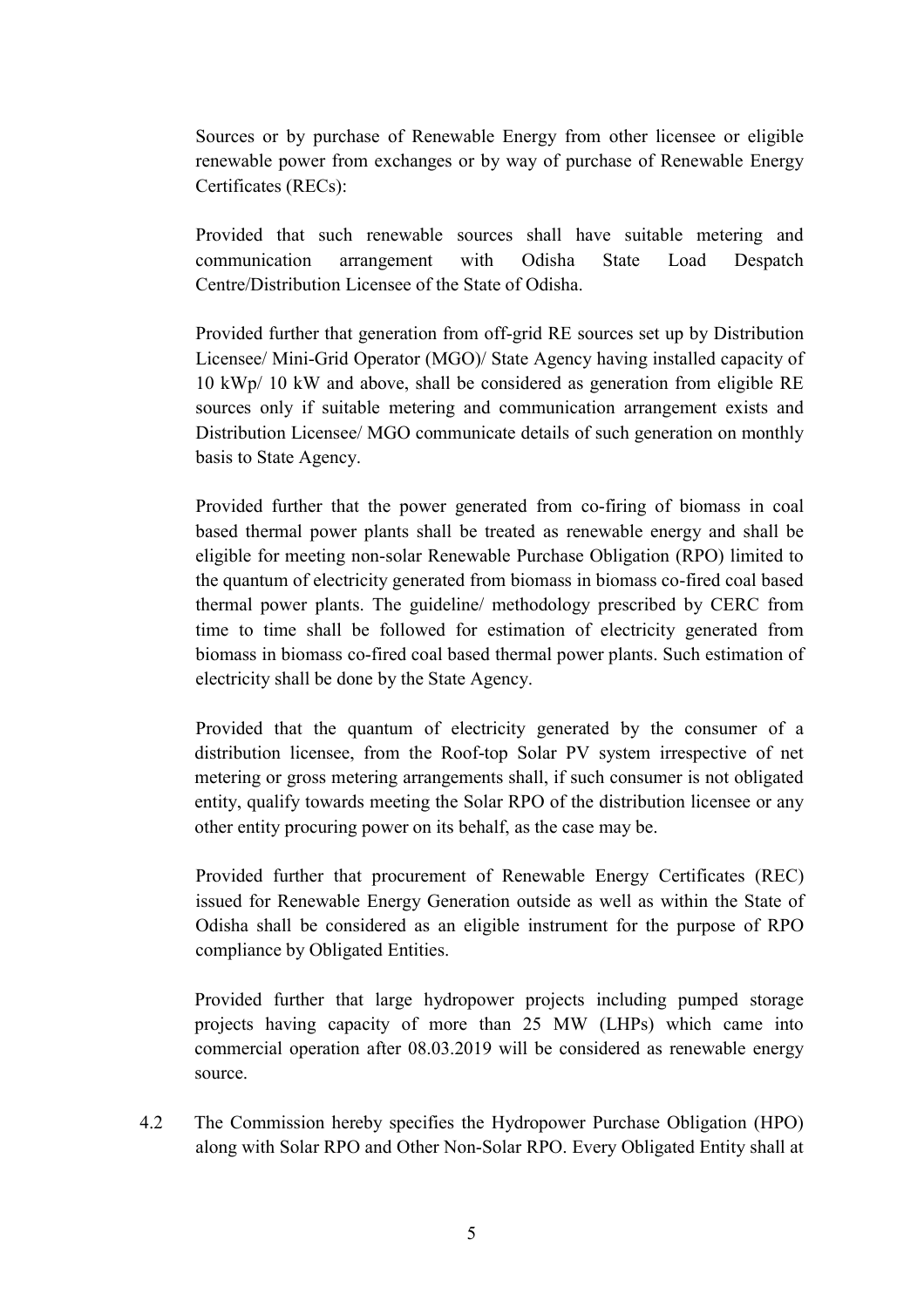least purchase source wise electricity from Renewable sources to the percentage of its total consumption of electricity from all sources excluding the consumption met from hydro sources of power (State & Central), as indicated in the table below:

| Year    | Solar      | Non-Solar RPO |            |            | <b>Total RPO</b> |
|---------|------------|---------------|------------|------------|------------------|
|         | <b>RPO</b> | <b>HPO</b>    | Other Non- | Total Non- |                  |
|         |            |               | Solar RPO  | Solar RPO  |                  |
| 2021-22 | 7.25%      | 0.18%         | 5.82%      | $6.00\%$   | 13.25%           |
| 2022-23 | $8.00\%$   | 0.35%         | 6.15%      | 6.50%      | 14.50%           |
| 2023-24 | 8.75%      | 0.66%         | $6.59\%$   | 7.25%      | 16.00%           |
| 2024-25 | 9.75%      | 1.08%         | 7.17%      | 8.25%      | 18.00%           |

 **Minimum quantum of electricity to be procured from Renewable Sources by Obligated Entity as percentage of total Consumption in KWh** 

- 4.3 RPO shall be calculated in energy terms as a percentage of total consumption of electricity excluding consumption met from Large Hydro Plants (LHPs).
- 4.4 Solar RPO may be met by power procured from solar power plants solar photo voltaic or solar-thermal.
- 4.5 Other Non-Solar RPO (excluding HPO), may be met from any renewable source other than solar and LHPs.
- 4.6 HPO shall be met from the power procured from eligible LHPs commissioned on and after 08.03.2019:

 Provided that if the generation from eligible LHPs is insufficient to meet HPO, generation from small hydro commissioned on and after 8.3.2019 would qualify for fulfillment of HPO. In such cases, if small hydro generation exceeds the desired HPO, the surplus will then be considered under the category 'Other Non-Solar RPO'.

Provided further that Regulations related to the Hydro Energy Certificate mechanism developed by CERC and its subsequent amendments thereafter shall be applicable for ensuring HPO compliance.

Provided further that the above HPO Trajectory shall be trued-up on an annual basis depending on the revised commissioning schedule of Hydro projects.

4.7 On achievement of Solar RPO compliance to the extent of 85% and above, remaining shortfall, if any, can be met by excess non-solar energy consumed beyond specified Non-Solar RPO for that particular year. Similarly, on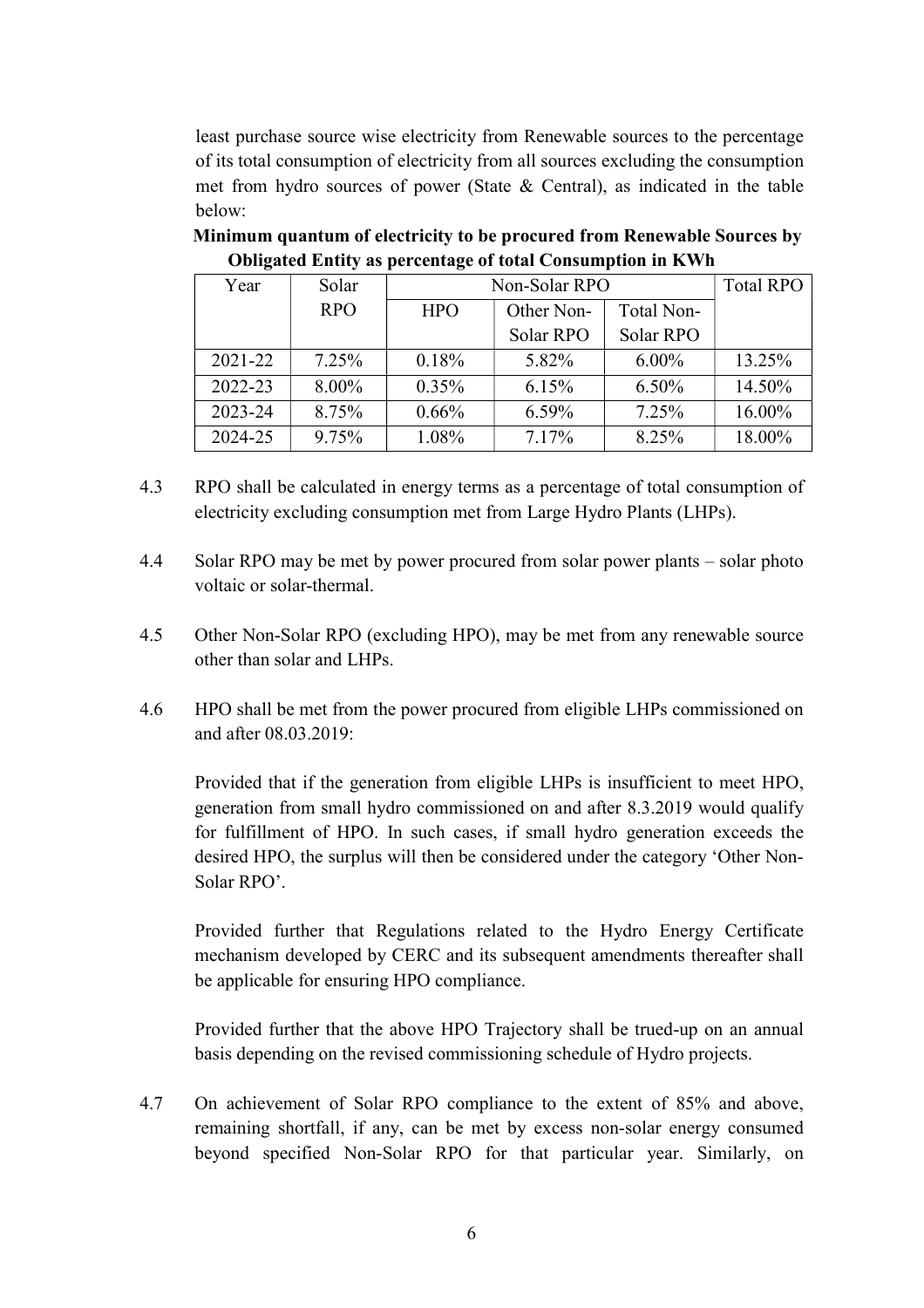achievement of Other Non-Solar RPO compliance to the extent of 85% and above, remaining shortfall if any, can be met by excess solar or eligible hydro energy consumed beyond specified Solar RPO or HPO for that particular year. Further, on achievement of HPO compliance to the extent of 85% and above, remaining shortfall, if any, can be met by excess solar or other non-solar energy consumed beyond specified Solar RPO or other Non-Solar RPO for that particular year.

4.8 In case of Hybrid Sources, the power procured from the hybrid project may be used for fulfillment of solar RPO and non-solar RPO in the proportion of rated capacity of solar and wind power in the hybrid plant respectively.

 Further, renewable power stored in any form of storage (Battery, Mechanical or Gravitational) and subsequently discharged to the grid from such storage shall be treated as renewable energy.

4.9 For Captive Generating Plants (CGPs) commissioned before 01.04.2016, RPO should be at the level as mandated by OERC for the year 2015-16. For CGPs commissioned from 01.04.2016 onwards, the RPO level as mandated by OERC or Ministry of Power, whichever is higher, for the year of commissioning of the CGP shall be applicable:

Provided that in case of any augmentation in the capacity, the RPO for augmented capacity shall be the RPO applicable for the year in which the CGP has been augmented.

Provided further that in case, for meeting the RPO obligation, CGP has surplus power than its consumption requirement, such a CGP may sell its surplus power to the Distribution licensee or any other entity procuring power on their behalf under the prevailing arrangements or in the power exchange.

- 4.10 If the RPO for any of the year is not specified by the Commission, the RPO specified for the previous year shall be continued beyond the specified period till any revision is effected by the Commission in this regard.
- 4.11 All purchase from the Renewable Energy Sources by the Licensees shall be made at tariffs determined by the Commission from time to time. However the Commission may fix a ceiling price for renewable power purchase to be made by the licensee through bidding process:

Provided also that the power purchases under the power purchase agreements for the purchase of Renewable Energy Sources already entered into by the obligated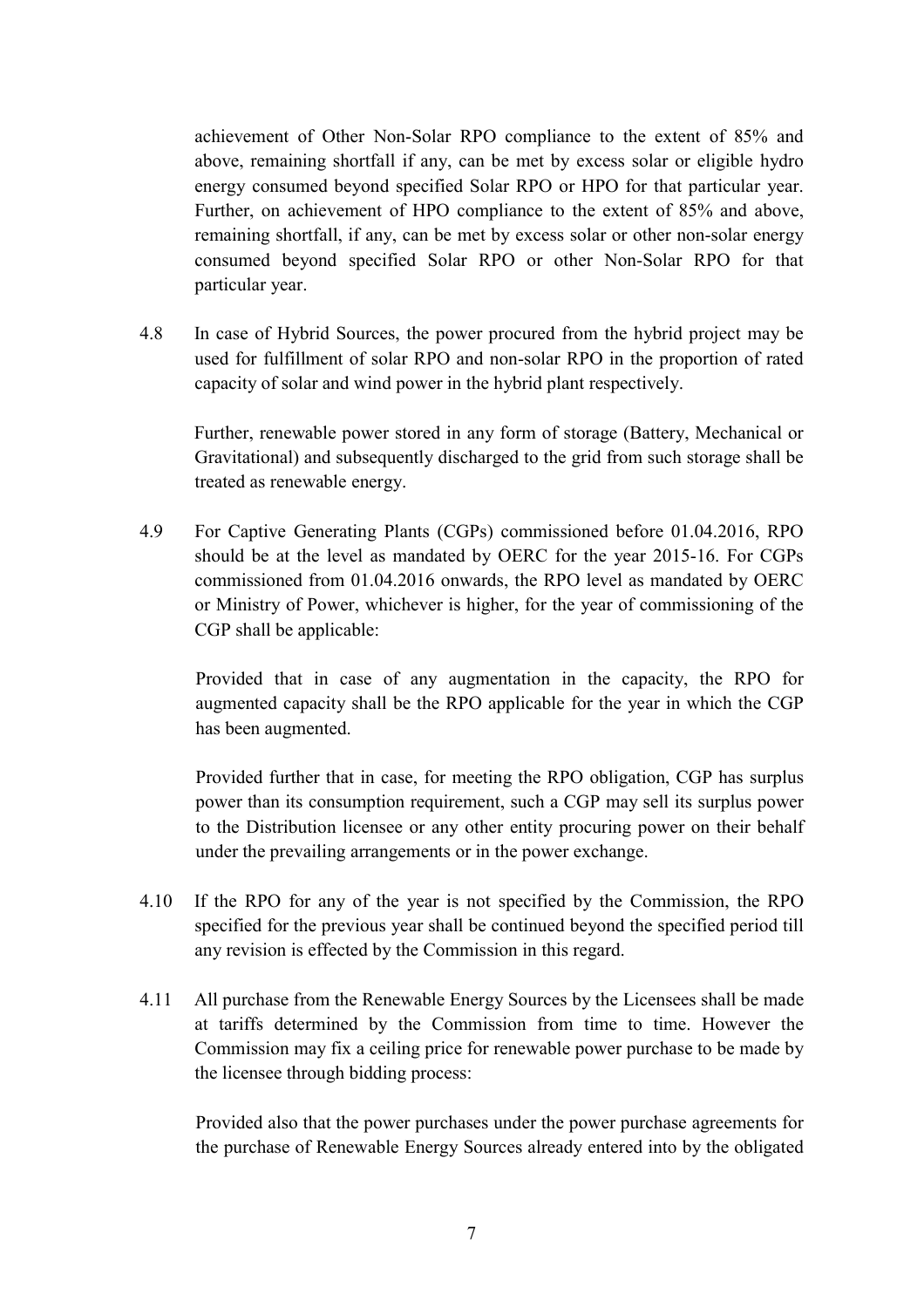entities and consented to by the Commission shall continue to be made till their present validity, even if the total purchases under such agreements exceed the percentage as specified hereinabove.

Provided, further that the distribution licensee or any other entity procuring power on their behalf shall include the plan for procurement of power from Renewable Energy Sources under its long term power procurement plan to comply with minimum RPO targets as stipulated above.

4.12 In respect to subsequent amendments to the provisions of the Electricity Act, 2003 or the National Tariff Policy, 2016 or guidelines issued by Central Government from time to time or on its own, the Commission through a Special Order may notify any changes to Regulation 4 above.

### **5. Certificates Under the Regulations of the Central Commission**

5.1 Subject to the terms and conditions contained in these Regulations, the Certificates issued under the Central Electricity Regulatory Commission (Terms and Conditions for recognition and issuance of Renewable Energy Certificate for Renewable Energy Generation) Regulations, 2010 as amended from time to time shall be the valid instruments for the discharge of the mandatory obligations set out in these Regulations for the obligated entities for purchasing of electricity under RPO:

Provided that in the event of the Obligated Entities fulfilling the RPO by purchase of certificates, the obligation to purchase electricity from generation based on solar can be fulfilled by purchase of solar certificates only, and the obligation to purchase electricity from generation other than solar can be fulfilled by purchase of non-solar certificates. If solar certificates are not available in a particular year, additional non-solar certificates shall be purchased for fulfillment of RPO on that year and vice versa.

- 5.2 Subject to such directions as the Commission may give from time to time, the Obligated Entities shall observe the provisions of the Central Electricity Regulatory Commission (Terms and Conditions for recognition and issuance of Renewable Energy Certificate for Renewable Energy Generation) Regulations, 2010 as amended from time to time, notified by the Central Commission in regard to the procurement of the certificates for fulfillment of the RPO under these regulations.
- 5.3 The Certificates purchased by the obligated entities from the power exchange in terms of the regulation of the Central Commission mentioned in Clause 5.1 of this Regulation shall be deposited by the obligated entities with the State Agency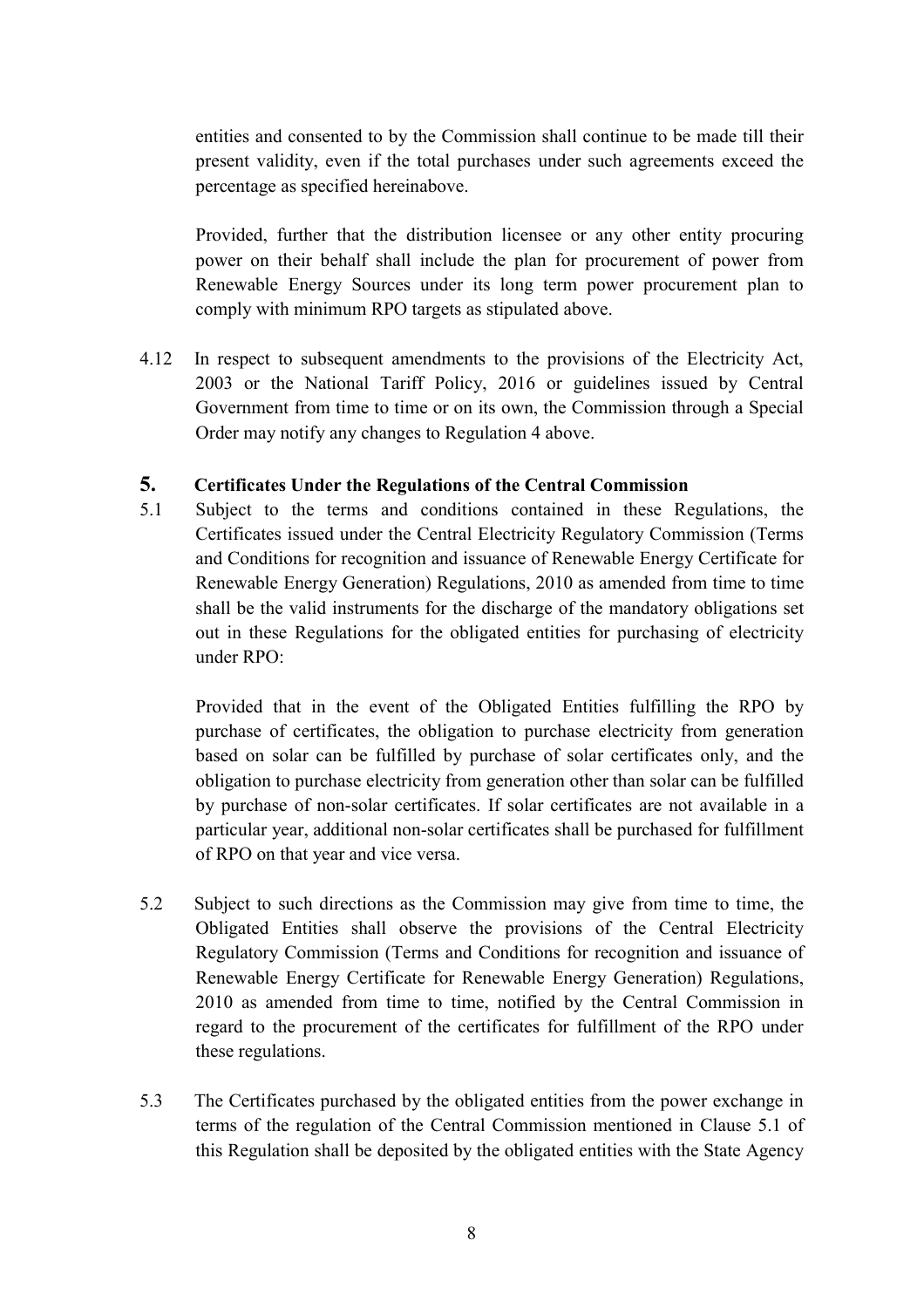in accordance with the detailed procedure issued by the Central Agency. State Agency may develop the required detailed procedure in connection with its own function and submit to the Commission for approval.

5.4 The Commission shall determine the 'Average Power Purchase Cost' of the distribution licensee concerned on annual basis. The Average Power Purchase Cost determined by the Commission shall be required to be paid by the distribution licensee (or any other entity procuring power on their behalf) when the distribution licensee (or any other entity procuring power on their behalf) purchases the electricity component of the Renewable Energy Projects registered under the REC scheme notified by the Central Electricity Regulatory **Commission** 

#### **6. State Agency and its Functions**

- 6.1 The Commission shall designate an agency as the State Agency for accreditation and recommending the Renewable Energy Projects for registration and to undertake functions under these Regulations.
- 6.2 The State Agency shall function in accordance with the directions issued by the Commission from time to time and shall act in accordance with the provisions of the Central Electricity Regulatory Commission (Terms and Conditions for recognition and issuance of Renewable Energy Certificate for Renewable Energy Generation) Regulations, 2010 as amended from time to time.
- 6.3 The State agency shall devise appropriate protocol for collection of information from various sources such as renewable generating companies, obligated entities, SLDC etc. on regular basis and compile such information to compute the compliance of RPO target by such obligated entities. The summary statement of Renewable Energy procurement and RPO compliance by different obligated entities shall be published by the State agency on cumulative basis every month on its website.
- 6.4 The State Agency shall submit quarterly status by  $15<sup>th</sup>$  of next month to the Commission in respect of compliance of RPO by the obligated entities in the format as stipulated by the Commission and may suggest appropriate action to the Commission if required for compliance of RPO.
- 6.5 The Commission may from time to time fix the remuneration and charges payable to the State Agency by accredited entities and obligated entities for discharge of its functions under these Regulations.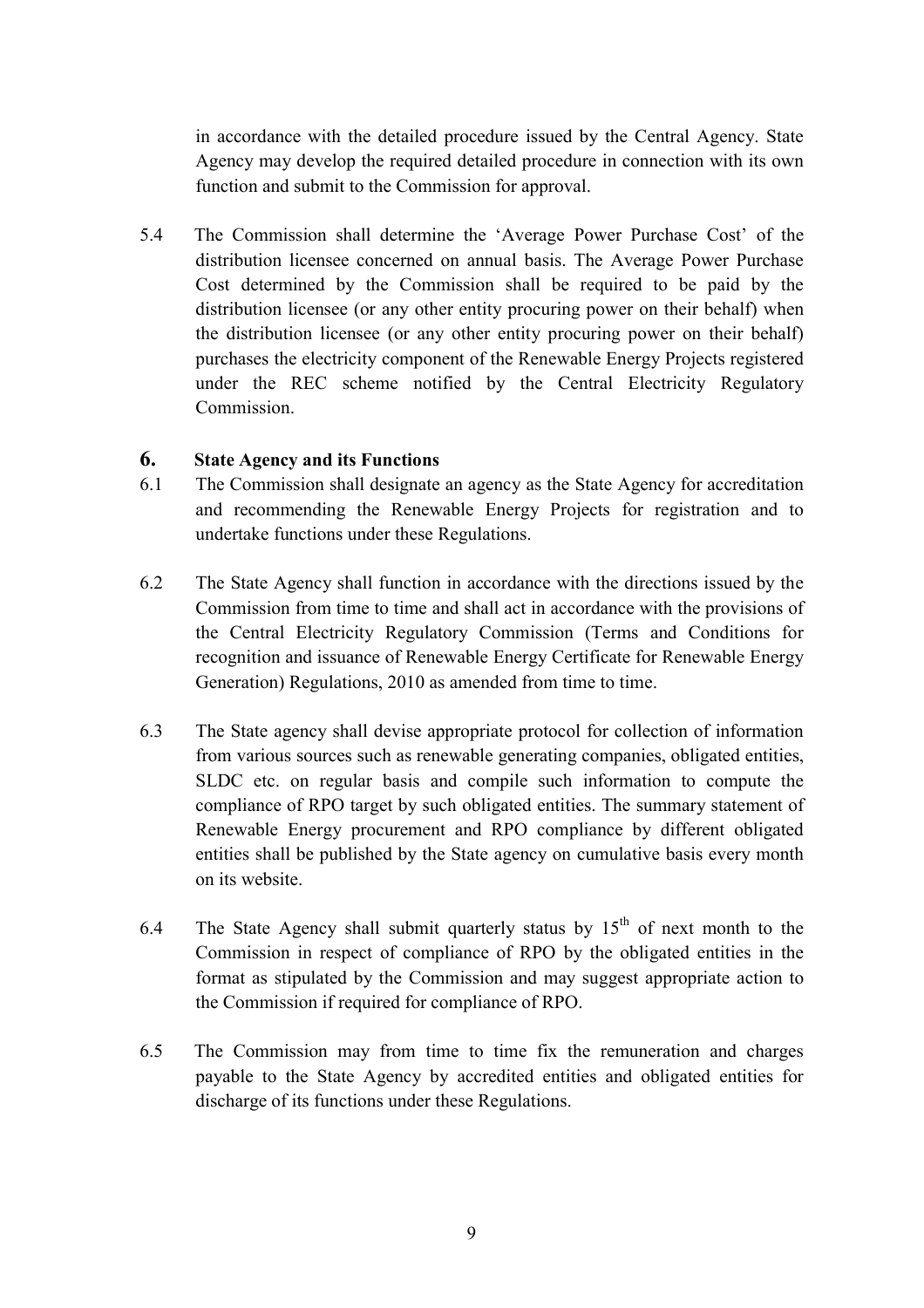6.6 If the Commission observes that the State Agency is not able to discharge its functions satisfactorily, it may by general or special Order, and by recording reasons in writing, designate any other Agency to function as State Agency as it considers appropriate.

#### **7. Distribution Licensee(s) and its Functions**

7.1 Each Distribution Licensee (or any other entity procuring power on their behalf) shall furnish before the Commission the estimated quantum of purchase from Renewable Energy Sources for the ensuing year in Aggregate Revenue Requirement (ARR) petition in accordance with the Regulations notified by the Commission from time to time:

Provided that the estimated quantum of purchase shall be in accordance with Clause 4.2 of these Regulations basing on the proposed power purchase quantity for the ensuing year(s).

7.2 Distribution Licensee (or any other entity procuring power on their behalf) shall furnish the summary statement of energy procured from different Renewable Energy Sources on monthly basis to the State Agency. At the end of each financial year, each Distribution Licensee (or any other entity procuring power on their behalf) shall submit a detailed statement of energy procurement from various Renewable Energy Sources, duly certified by the SLDC:

Provided that in the event of the actual consumption in the licensed area being different from that approved by the Commission, the RPO shall be deemed to have been modified in accordance with Clause 4.2 of these Regulations. The credit for excess purchase from Renewable Energy Sources would not be adjusted in the ensuing year.

7.3 If the distribution licensee (or any other entity procuring power on their behalf) fails to fulfill the minimum quantum of purchase from Renewable Energy Sources, it shall be liable for action as per Clause 10 of these Regulations.

### **8. Functions of Captive User(s) and Open Access Consumer(s)**

- 8.1 The quantum of RPO mentioned in Clause 4.2 of these Regulations shall be applicable to captive user(s) and open access consumer(s) as mentioned in Regulation 3.1 of this Regulation.
- 8.2 Every Captive user(s) and open access consumer(s) shall have to submit necessary details regarding total consumption of electricity and purchase of energy from Renewable Energy Sources for fulfillment of RPO certified by SLDC on regular basis to the State Agency. The necessary details regarding the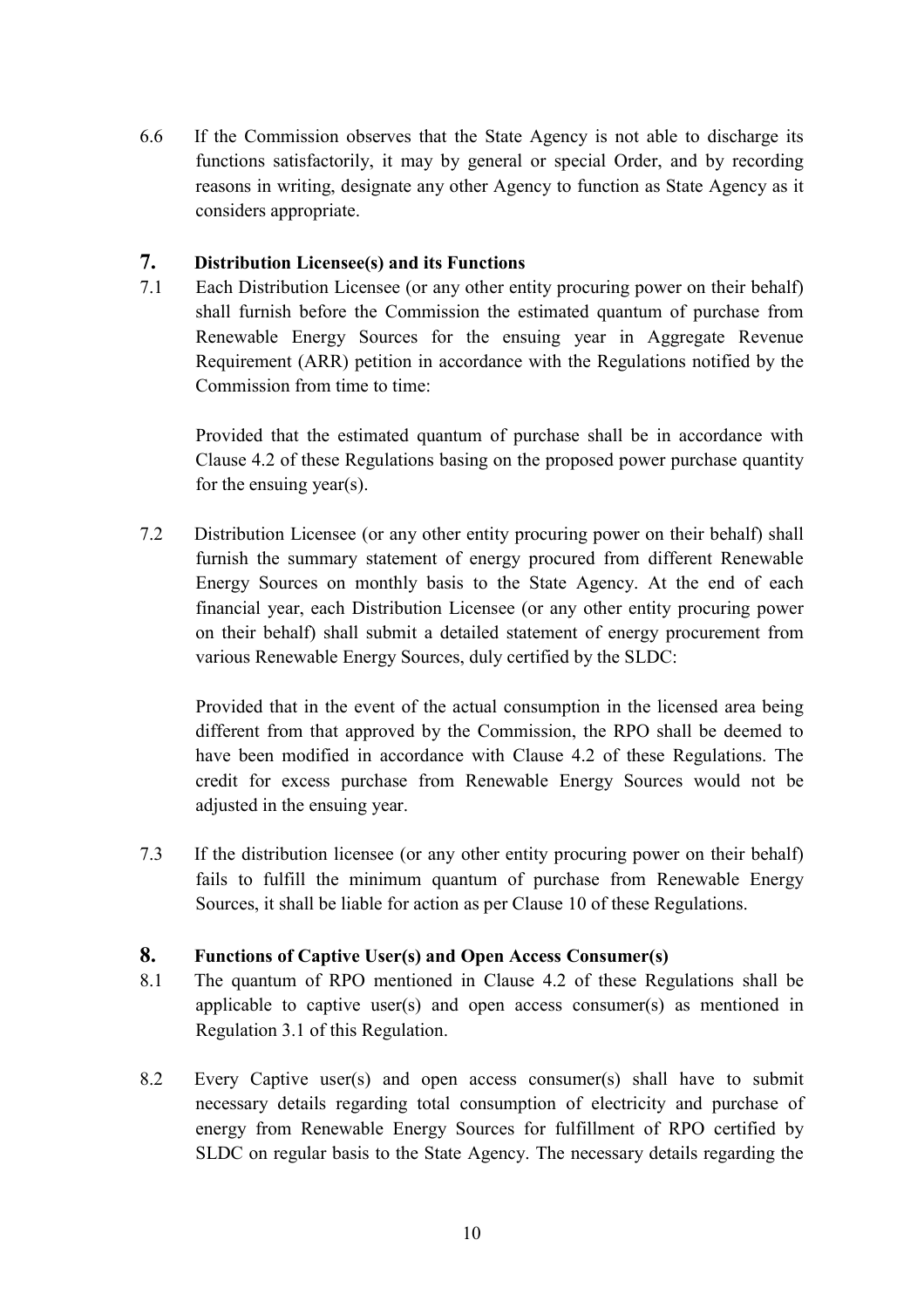total consumption of electricity shall also be submitted to the concerned Chief Electrical Inspector/ Electrical Inspector for cross verification of consumption.

8.3 If the Captive user(s) and Open Access consumer(s) are unable to fulfill the criteria of the present Regulations, the shortfall of the targeted quantum would attract penalty as per Clause 10 of these Regulations:

Provided that captive users availing its entire requirement of power from renewable based captive power plants are exempted from applicability of RPO targets and other related conditions as specified in these Regulations.

Provided further that sale of surplus energy from a Renewable Energy based captive power projects over and above captive consumption will qualify for availing REC as provided in Regulation 5.

## **9. Monitoring and Implementation: Framework**

- 9.1 Within three months from notification of these Regulations, State Agency shall develop RPO Web-portal for RPO compliance monitoring and reporting.
- 9.2 Within one month of development of RPO Web-portal, all Obligated Entities shall register themselves on RPO Web-portal and submit requisite information monthly or for any other specified period to State Agency through this Webportal only.
- 9.3 State Load Despatch Centre and concerned Electrical Inspector**/** Chief Electrical Inspector who will be assisting the State Agency in verification of RPO compliance of Distribution Licensees (or any other entity procuring power on their behalf) and Captive Consumers, respectively, shall also register themselves on RPO Web-portal within a month.
- 9.4 Every Obligated Entity shall submit its electricity consumption and details of renewable energy procured for previous month by  $7<sup>th</sup>$  of each month on the Web based portal.
- 9.5 Details of electricity consumption of Distribution Licensee (or any other entity procuring power on their behalf) shall be verified by SLDC and that of other Obligated Entities shall be verified by concerned Distribution Licensee or concerned Electrical Inspector/ Chief Electrical Inspector, whichever is applicable:

Provided that annual verification of such data shall be done within 45 days of completion of each Financial Year.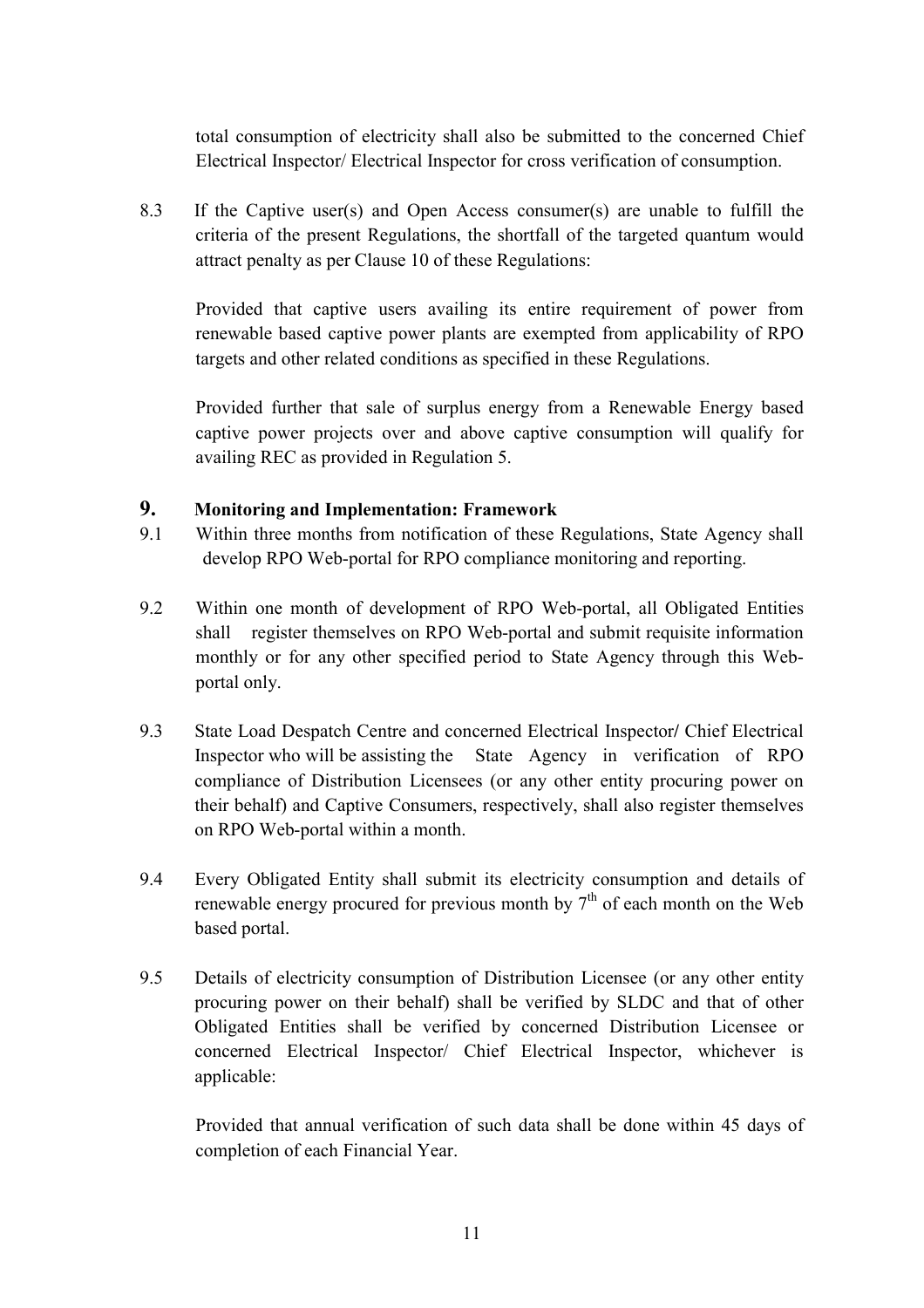- 9.6 At the end of each quarter, State Agency shall publish RPO compliance status of Obligated Entities on RPO Web-portal.
- 9.7 At the end of Financial Year, Obligated Entities shall upload/submit documentary evidence of procurement of renewable power or REC to State Agency through RPO Web-portal:

Provided that such document shall be submitted within 30 days from end of Financial Year.

Provided further that State Agency shall complete verification process within 45 days of end of Financial Year.

- 9.8 Subsequent to completion of verification process, State Agency shall publish RPO compliance of each of Obligated Entity on RPO Web-portal.
- 9.9 Based on RPO compliance status, State Agency shall compute penalty to be levied to Obligated Entity:

Provided that penalty leviable to Distribution Licensee (or any other entity procuring power on their behalf) shall be finalised and shall not be allowed as an expense in the Annual Revenue Requirement.

Provided further that penalty payable by Obligated Entity shall be levied by the State Agency within due date which is 30 days from the date on which bill is raised and shall be deposited in RPO Fund.

9.10 Non-payment of penalty or non-submission of required details in a timely manner by Obligated Entity shall be treated as non-compliance of Regulations and State Agency shall recommend the Commission to initiate action against such Entity under Section 142 of the Act.

### **10. Consequences of Default**

10.1 In the event of the Obligated Entities not being able to fulfill the RPO as provided in these regulations during any year and also does not purchase the certificates, the obligated entity to deposit a penalty as calculated by State Agency into a separate fund (RPO Fund), to be created and maintained by such State Agency:

Provided that the amount of penalty shall be calculated by State Agency on the basis of the shortfall in units of RPO and the forbearance price decided by the Central Commission.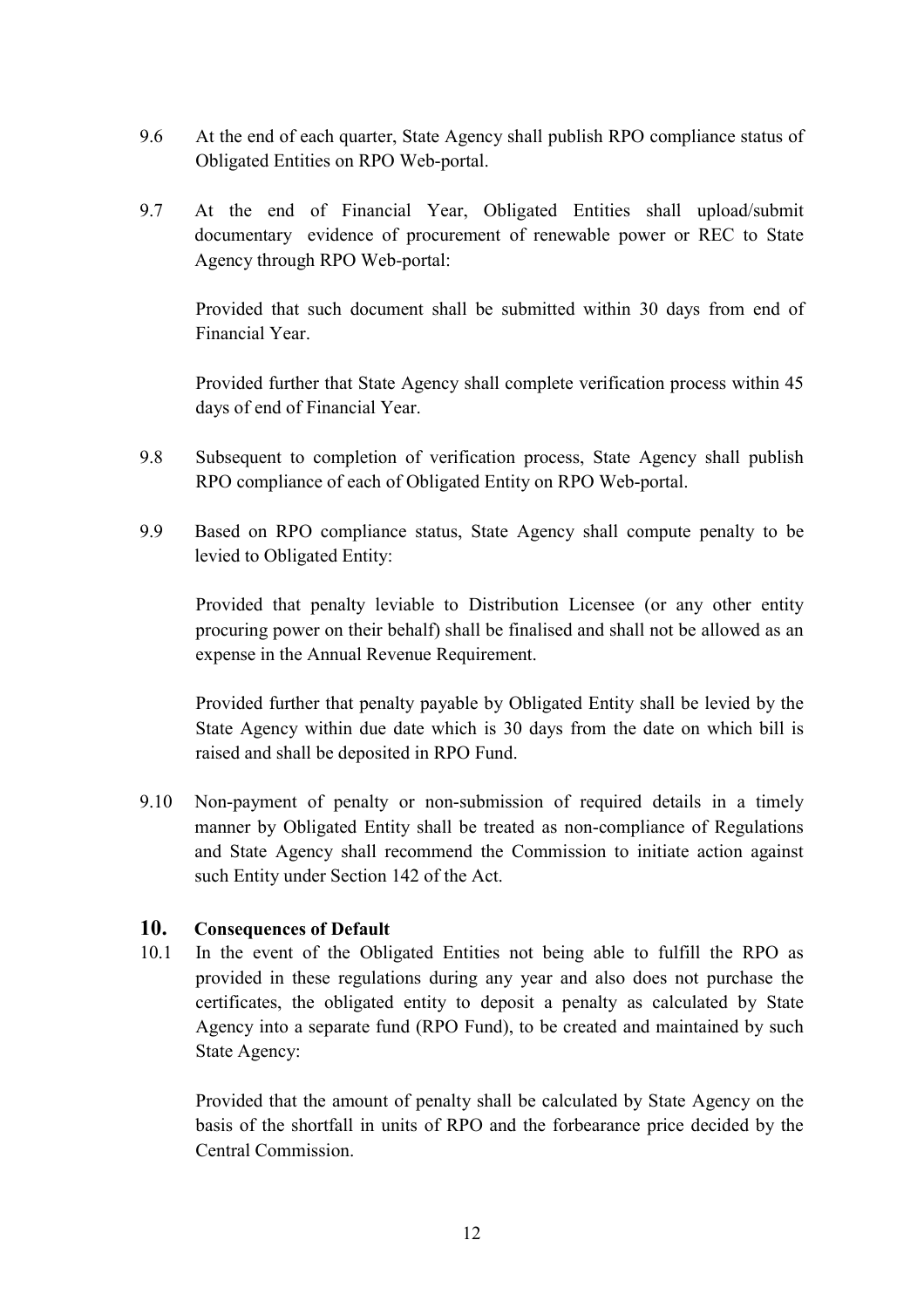Provided that fund so created shall be utilized, as may be directed by the Commission, partly for purchase of the certificates and partly for development of transmission infrastructure and/or distribution infrastructure as the case may be for evacuation of power from generating stations based on Renewable Energy Sources or any other expenses relating to development of Renewable Energy Sources.

Provided that the State Agency as well as obligated entities shall not be authorized to use the fund created in pursuance of the above in any manner, without prior approval of the Commission.

Provided further that the Commission may empower an officer of the State Agency to operate the RPO Fund and procure from the Power Exchange the required number of certificates to the extent of the shortfall in the fulfillment of the obligations, out of the amount available in the fund.

10.2 Where any Obligated Entity fails to comply with the obligation to purchase the required percentage of power from Renewable Energy Sources or purchase Renewable Energy Certificates in lieu thereof or make payment of penalty as stated above or fails to provide required information sought for within specified time frame, it shall be liable for penalty as may be decided by the Commission under section 142 of the Act:

Provided that the unmet capacity of RPO shall not be allowed to carry forward by obligated entities from one financial year to another unless there is genuine difficulty.

Provided that in case of genuine difficulty in complying with the RPO because of non-availability of certificates, the obligated entity can approach the Commission for carry forward of compliance requirement to the next year.

Provided further that where the Commission has consented to the carry forward of compliance requirement, the provision of Clause 10.1 of these Regulations or the provision of section 142 of the Act shall not be invoked.

### **11. Connectivity with the Grid**

- 11.1 Any person generating electricity from Renewable Energy Sources, irrespective of installed capacity, shall have open access to any Licensee's transmission system and/or distribution system as the case may be.
- 11.2 On an application from such person, the transmission licensee or distribution licensee shall provide appropriate interconnection facilities before Commercial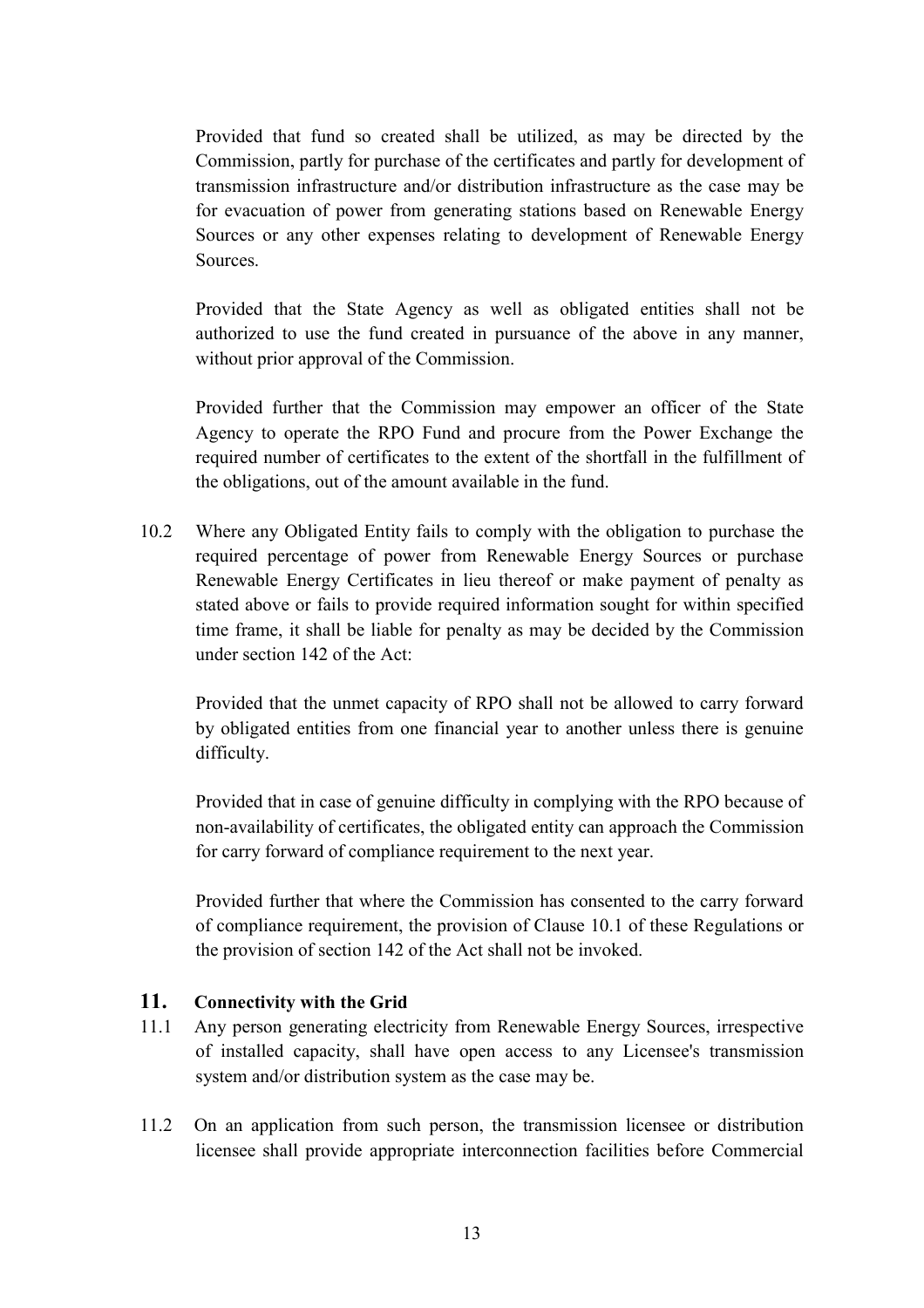Operation Date of the Renewable Energy Project. Such interconnection shall follow the grid connectivity Standards as specified in the Central Electricity Authority (Technical Standards for Connectivity of the Distributed Generation Resources) Regulations, 2013 or State Grid Code as the case may be. The Transmission Licensee / Distribution Licensee shall provide meters and associated facilities at interconnection point.

11.3 The licensees shall be responsible for development of evacuation infrastructure beyond the inter-connection point while the developer/generating company will have to develop evacuation infrastructure from generating facility up to the inter connection point at its own expense for any capacity:

Provided that if any dispute arises regarding connectivity with the Grid the matter shall be referred to the Commission whose decision in this regard shall be final.

11.4 Roof-top Solar PV sources shall be allowed connectivity at LV or MV or at 11 KV of the distribution system of the licensee as considered technically and financially suitable by the licensee and the developer:

Provided that the Commission shall from time to time issue specific order on such connections and commercial arrangement.

Provided further that if any dispute arises about connectivity of such sources with the grid, the matter shall be referred to the Commission whose decision in this regard shall be final.

- 11.5 Communication system, if required by SLDC, between grid sub-station and generating station shall be developed by the developer at its own cost. Developers of Renewable Energy Sources shall abide by all applicable Codes, Rules, Regulations, etc. in regard to operational and commercial practices.
- 11.6 Wherever Renewable Energy Sources have already been connected to the State Grid at a voltage level lower than the voltage level specified in these Regulations and wherever such State Grid connection causes any bottleneck in capacity addition or causes avoidable discontinuance of generation or low voltage during peak hours or frequent outage of line or sufficient redundancy, such grid connection shall be converted into suitable voltage level and cost for such conversion shall be borne by the developer.

## **12. Appointment of Compliance Auditors**

12.1 The Commission shall appoint Compliance Auditors from time to time to inquire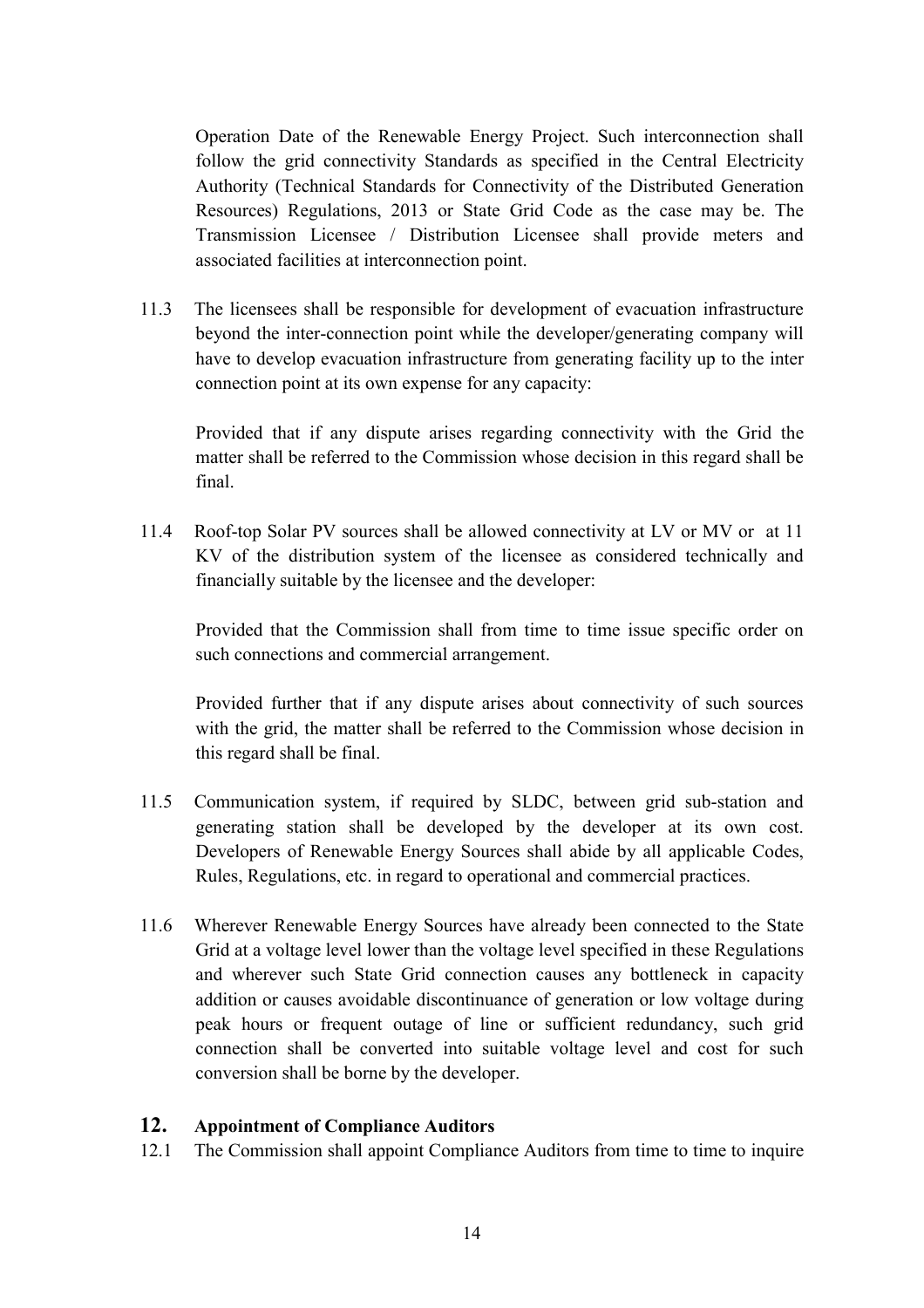into and report on compliance of these Regulations. The Auditor shall also certify the fund created under Clause 10.1 of these Regulations and operated by State Agency. The Auditors could be an individual person or a firm having persons with qualification and experience in Finance or Accounts, Commerce and Engineering.

# **13. Miscellaneous**

# **Cross-Subsidy**

- 13.1 The Commission shall determine the level of cross subsidy surcharge from time to time in the Open Access Order each year for procurement of power through Third Party Sale from Renewable Energy Sources. However, no banking facility shall be provided for supply (third party sale) from Renewable Energy Sources through open access. Further, interface metering system capable of energy accounting for each time block of 15 minutes shall be required at both supply as well as drawal point.
- 13.2 For third party sale, energy generation from Renewable Energy Sources in each 15 minute time block shall be set off against the captive/ open access user(s) consumption in the same 15 minute time block.
- 13.3 For scheduling Grid Code**/** relevant Regulations framed by the Commission shall be observed.

# **14. Inconsistency with other Regulations/ Orders of the Commission**

14.1 Notwithstanding anything contained in other Regulations / Orders of the Commission, this Regulation shall have overriding effect. Any action already taken before the effective date of this Regulation under any other Orders/Regulations of the Commission shall remain valid till the date of Notification of this Regulation.

# **15. Issue of Orders and practice directions**

15.1 Subject to the provisions of the Act and these Regulations, the Commission may, from time to time, either on Suo Motu basis or on a Petition filed by the applicant, issue Orders and practice directions in regard to the implementation of these Regulations.

# **16. Power to remove difficulties**

16.1 If any difficulty arises in giving effect to any of the provisions of these Regulations, the Commission may, by general or special Order, do anything not being inconsistent with the provisions of the Act, which appears to it to be necessary or expedient for the purpose of removing the difficulties.